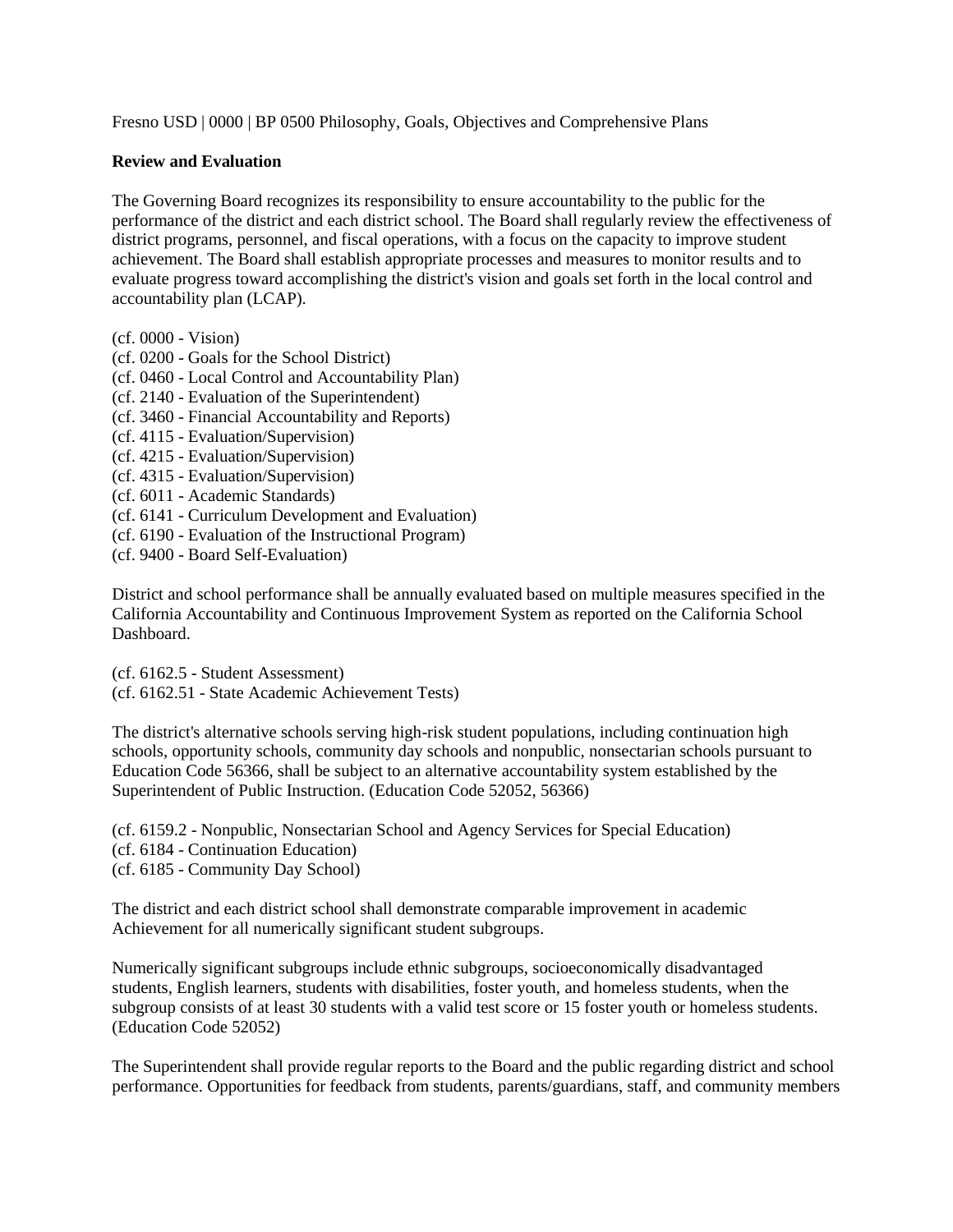shall be made available as part of any review and evaluation of district programs and operations and as part of the development or annual update of the (LCAP).

- (cf. 0510 School Accountability Report Card)
- (cf. 1100 Communication with the Public)
- (cf. 1112 Media Relations)
- (cf. 1113 District and School Web Sites)
- (cf. 1220 Citizen Advisory Committees)
- (cf. 6020 Parent Involvement)

Evaluation results may be used as a basis for revising district or school goals, updating the LCAP or other comprehensive plans, identifying and developing strategies to address disparities in achievement among student subgroups, implementing programmatic changes, determining the need for additional support and assistance, awarding incentives or rewards, and establishing other performance-based consequences.

(cf. 0400 - Comprehensive Plans) (cf. 0420 - School Plans/Site Councils) (cf. 4141/4241 - Collective Bargaining Agreement)

*Fresno Unified School District does not harass, intimidate, or discriminate on the basis of race, color, ethnicity, national origin, ancestry, age, creed, religion, political affiliation, gender, gender identity or expression or genetic information, mental or physical disability, sex, sexual orientation, parental or marital status, military veteran status, or any other basis protected by law or regulation, in its educational program(s) or employment.*

Legal Reference: EDUCATION CODE 33127-33129 Standards and criteria for fiscal accountability 33400-33407 CDE evaluation of district programs 44660-44665 Evaluation of certificated employees 51041 Evaluation of the educational program 52052-52052.1 Academic Performance Index 52060-52077 Local control and accountability plan 56366 Nonpublic, nonsectarian schools 60640-60649 California Assessment of Student Performance and Progress

CODE OF REGULATIONS, TITLE 5 1068-1074 Alternative schools accountability model, assessments 15440-15464 Standards and criteria for fiscal accountability

UNITED STATES CODE, TITLE 20 6311 Accountability, adequate yearly progress 6312 Local educational agency plan

CODE OF FEDERAL REGULATIONS, TITLE 34 200.12-200.24 State accountability system 200.30-200.48 State and LEA report cards and plans

Management Resources: WEB SITES CSBA: http://www.csba.org California Department of Education, Accountability: http://www.cde.ca.gov/ta/ac U.S. Department of Education: http://www.ed.gov

Policy FRESNO UNIFIED SCHOOL DISTRICT